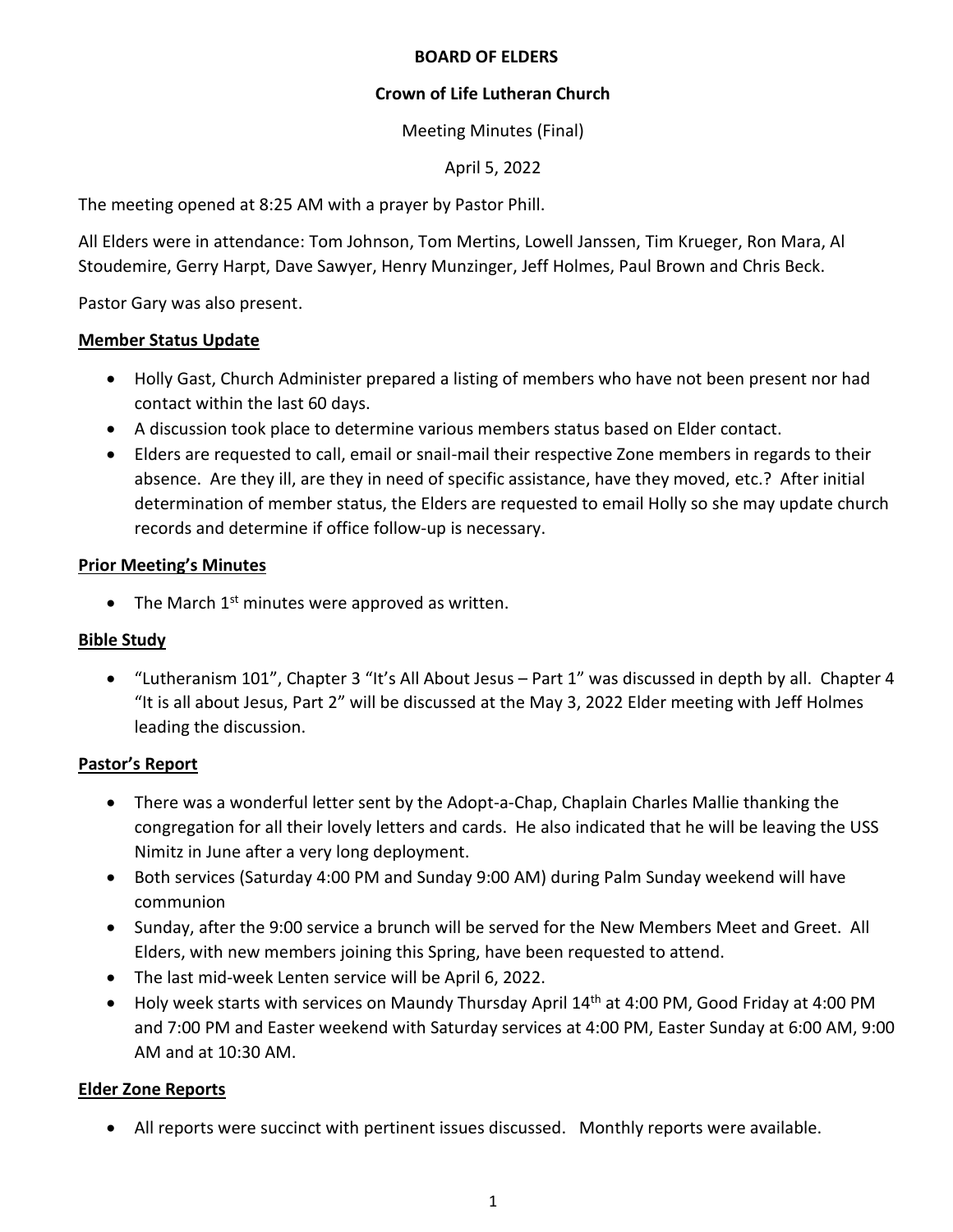## **Council Report**

• Financials were presented:

|          | <b>Budget</b> | Actual    |
|----------|---------------|-----------|
| Income:  | \$136,591     | \$162,127 |
| Expenses | \$140,784     | \$118,620 |

### **Old Business**

- Elder Schedule: numerous changes were requested and an updated schedule with all the changes will be sent out ASAP.
- Update on the Call Committee for Associate Pastor: As decided at the Special Voters meeting held on April 3 a call is being sent out to Reverend Mark Airey. A possible site visit is yet to be determined. Updates will be sent out to all the Elders as they unfold. The Elders thanked Tom Mertins and the Call Committee for all of their hard work during their 5 months of work in narrowing down the search for a new Associate Pastor. There were 195 voting members who cast a ballot.
- With Tom Johnson moving to Minnesota, Carl Browning has accepted to be his replacement. Final details are being worked out by Tom Mertins. Blessings to Tom and his wife Kari on their move and a big THANK YOU for your hard work.
- Pastor Gary's retirement bash will be at Palm Ridge on May 29, 2022. Final details are still being worked out. Cost will be \$20/person.
- The Care Program is still in the works and is being led by Tom and Lola Leshney.

## **New Business**

- May 3<sup>rd</sup> will be the final meeting until October 4, 2022 for the Elder Board. If any emergencies or items requiring the Elder's attention, you will be notified.
- Tom Leshney will be the Pacific Southwest District convention delegate. Gene Kuebler is the alternate.
- Pacific Southwest District (PSD) People for the PSD Ministries approved and passed a document in support of encouraging additional people to go into the ministry and will be submitted to the PSD for consideration. There are currently 400 requests for ministers with the most recent graduation class at Seminary placing 140 available for placement.
- Elders are requested to consider being on the Prayer Chain list. This will allow them all to be notified of anyone placed on the prayer listing and allow them to take the necessary action to assist their Zone members. To get on the Prayer Chain send an email to [prayer@COLchurch.com](mailto:prayer@COLchurch.com) with your request to be added.
- The Spring Voters meeting will be held Sunday, May 15<sup>th</sup> after the 9:00 AM service.
- Food bank collection and delivery to St. Mary's Food Bank (off Dysart and Grand Ave- 13050 W Elm St, Surprise, AZ) needs someone to deliver for the months of May, June, July and August. Current Elder in charge, Dave Sawyer will be unavailable. Tom Mertins will discuss with Ed Michel to see if he will do the deliveries. If he can't a volunteer will be needed.
- Church attendance sheet The process for book distribution to the pews and pickup is undergoing revision. To make it easier on the Ushers and the office staff Ushers are being asked to place the books in the pews and at the end of the service, remove the top page, place the book back in the pew and